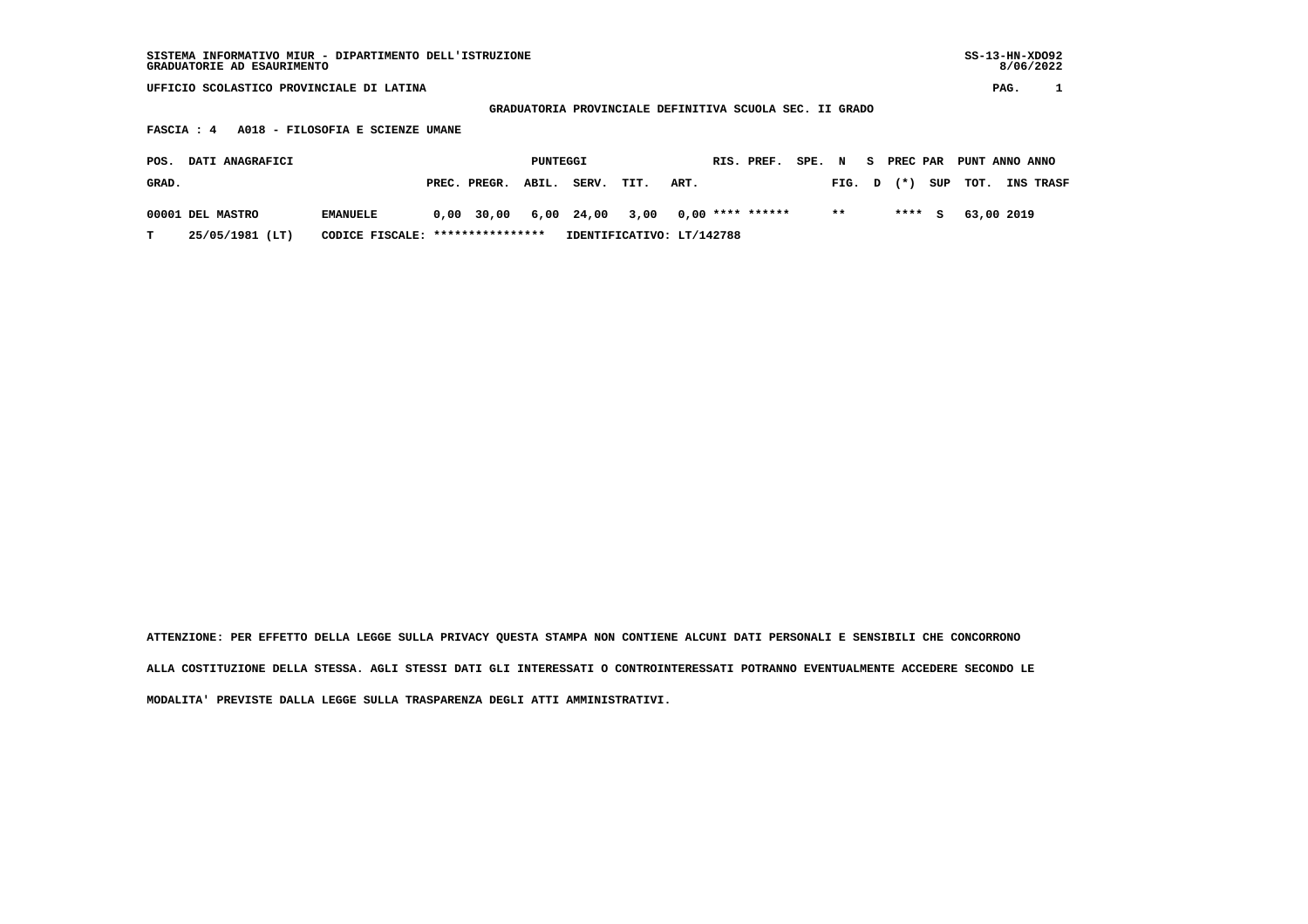**GRADUATORIA PROVINCIALE DEFINITIVA SCUOLA SEC. II GRADO**

 **FASCIA : 3 A029 - MUSICA NEGLI ISTITUTI DI ISTRUZIONE SECONDARIA DI II GRADO**

| POS.  | <b>DATI ANAGRAFICI</b> |                                  |                                                 | PUNTEGGI |                           |      |      | RIS. PREF. | SPE. N |        |  | S PREC PAR PUNT ANNO ANNO |                         |
|-------|------------------------|----------------------------------|-------------------------------------------------|----------|---------------------------|------|------|------------|--------|--------|--|---------------------------|-------------------------|
| GRAD. |                        |                                  | PREC. PREGR. ABIL.                              |          | SERV.                     | TIT. | ART. |            |        | FIG. D |  | $(\star)$ SUP TOT.        | <b>INS TRASF</b>        |
|       | 00001 MATTEI           | SILVIA                           | $0.00$ 137.00 16.00 24.00 0.00 0.00 **** ****** |          |                           |      |      |            |        | $* *$  |  |                           | **** S 177,00 2019 2011 |
|       | 01/08/1978 (RM)        | CODICE FISCALE: **************** |                                                 |          | IDENTIFICATIVO: LT/124506 |      |      |            |        |        |  |                           |                         |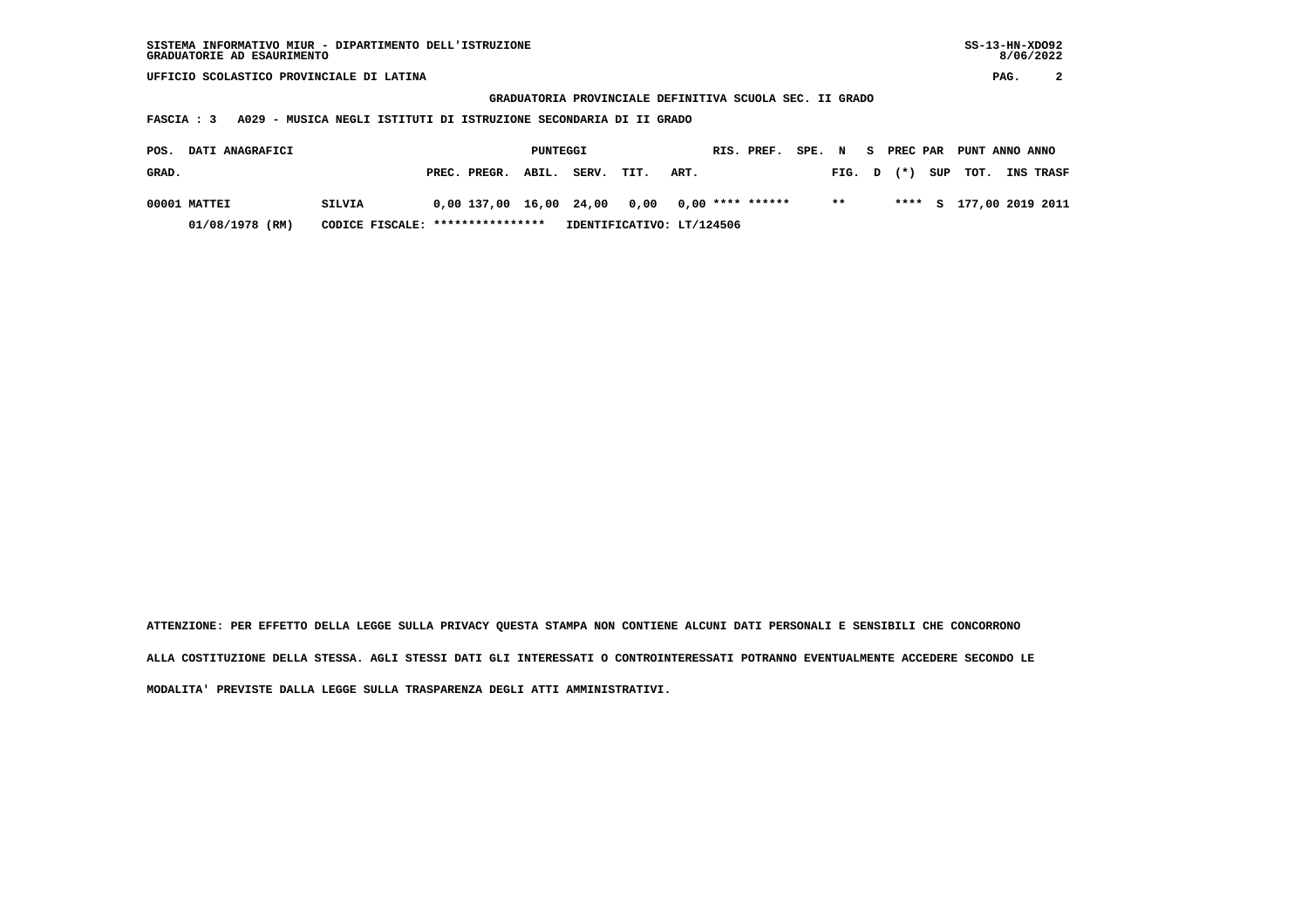**SISTEMA INFORMATIVO MIUR - DIPARTIMENTO DELL'ISTRUZIONE SS-13-HN-XDO92 GRADUATORIE AD ESAURIMENTO 8/06/2022**

 **UFFICIO SCOLASTICO PROVINCIALE DI LATINA PAG. 3**

 **GRADUATORIA PROVINCIALE DEFINITIVA SCUOLA SEC. II GRADO**

 **FASCIA : 3 A045 - SCIENZE ECONOMICO-AZIENDALI**

| POS.       | DATI ANAGRAFICI   |                                   |                   | PUNTEGGI |       |                           |      | RIS. PREF.         | SPE. N |       |   | S PREC PAR |     | PUNT ANNO ANNO |                  |
|------------|-------------------|-----------------------------------|-------------------|----------|-------|---------------------------|------|--------------------|--------|-------|---|------------|-----|----------------|------------------|
| GRAD.      |                   |                                   | PREC. PREGR.      | ABIL.    | SERV. | TIT.                      | ART. |                    |        | FIG.  | D | $(* )$     | SUP | тот.           | <b>INS TRASF</b> |
| 00001 MOLA |                   | <b>TERESA</b>                     | 0,00 290,00 17,00 |          | 36,00 | 0,00                      |      | $0,00$ **** ****** |        | $* *$ |   | ****       | s   | 343,00 2000    |                  |
|            | $14/02/1963$ (NA) | CODICE FISCALE: ****************  |                   |          |       | IDENTIFICATIVO: LT/021894 |      |                    |        |       |   |            |     |                |                  |
|            | 00002 DI MATTEO   | <b>IVANO</b>                      | 0.00254.00        | 15,00    | 0,00  | 0,00                      |      | $0.00$ **** ****** |        | $* *$ |   | ****       | s   | 269,00 2000    |                  |
|            | 20/07/1967 (CE)   | CODICE FISCALE: ***************** |                   |          |       | IDENTIFICATIVO: LT/021794 |      |                    |        |       |   |            |     |                |                  |
|            | 00003 DI VICCARO  | MARCO                             | 0,00 180,00       | 14,00    | 6,00  | 0.00                      |      | $0.00$ **** ****** |        | $* *$ |   | ****       | s   | 200,00 2022    |                  |
|            | $10/01/1966$ (LT) | CODICE FISCALE: ****************  |                   |          |       | IDENTIFICATIVO: LT/021709 |      |                    |        |       |   |            |     |                |                  |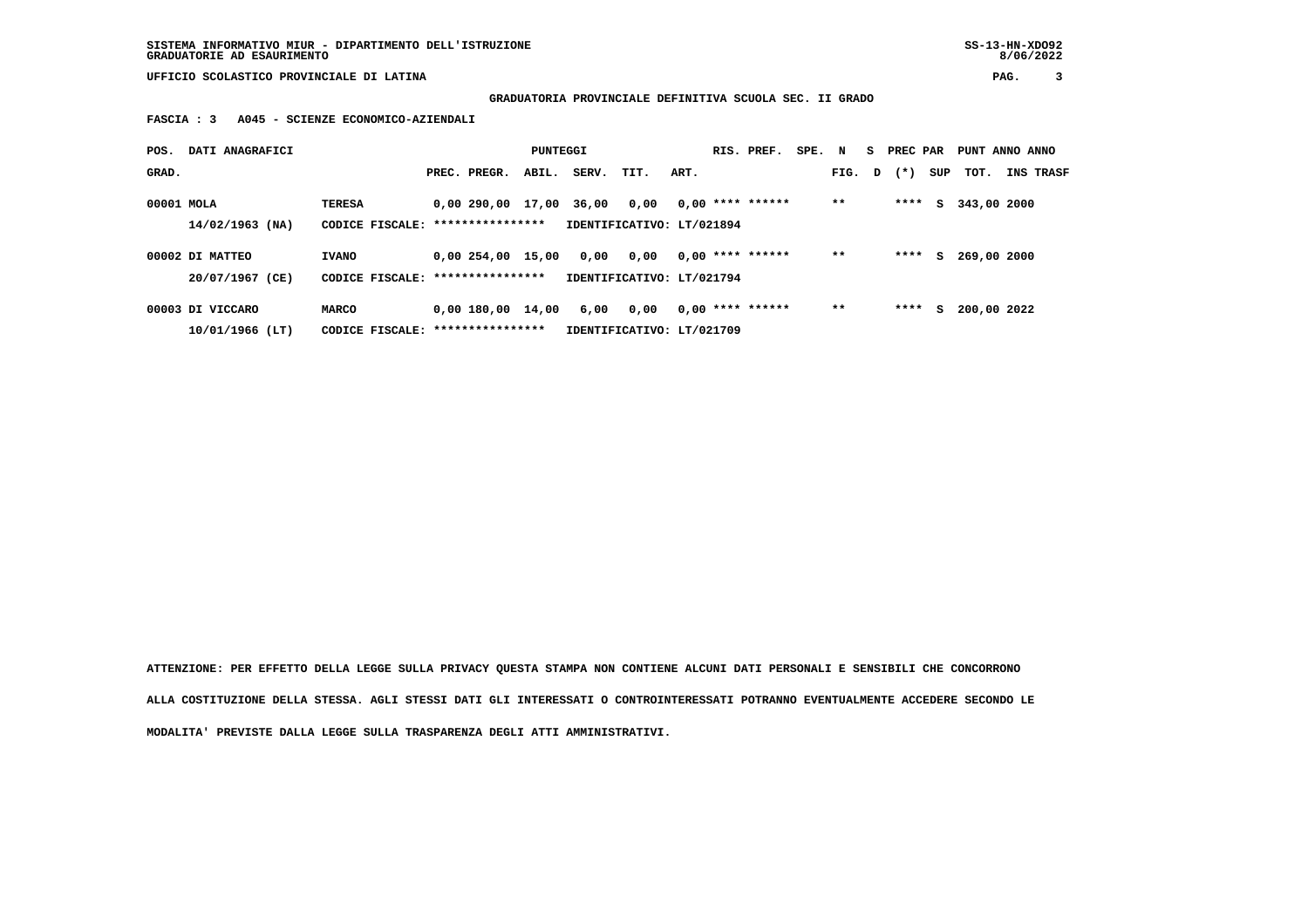**GRADUATORIA PROVINCIALE DEFINITIVA SCUOLA SEC. II GRADO**

 **FASCIA : 3 A046 - SCIENZE GIURIDICO-ECONOMICHE**

| POS. DATI ANAGRAFICI                                                                                                            |                                                            |      |                                | PUNTEGGI |                                          |                                 |      | RIS. PREF.           | SPE. | N                          | s | PREC PAR   |         | PUNT ANNO ANNO            |  |
|---------------------------------------------------------------------------------------------------------------------------------|------------------------------------------------------------|------|--------------------------------|----------|------------------------------------------|---------------------------------|------|----------------------|------|----------------------------|---|------------|---------|---------------------------|--|
| GRAD.                                                                                                                           |                                                            |      | PREC. PREGR. ABIL. SERV.       |          |                                          | TIT.                            | ART. |                      |      | FIG.                       | D |            | (*) SUP | TOT. INS TRASF            |  |
| 00001 PECCHIA                                                                                                                   | <b>TIZIANA</b>                                             |      | 0,00 308,00 16,00 12,00        |          |                                          | 0,00                            |      | $0.00$ **** ******   |      | $* *$                      |   |            |         | **** S 336,00 2000        |  |
| 17/03/1965 (RM)                                                                                                                 | CODICE FISCALE: ****************                           |      |                                |          |                                          | IDENTIFICATIVO: LT/020353       |      |                      |      |                            |   |            |         |                           |  |
| 00002 PEGORARO                                                                                                                  | <b>PAOLA</b>                                               |      |                                |          | 0,00 84,00 15,00 36,00                   | 0.00                            |      | $0.00$ **** ******   |      | $\pmb{\times}\pmb{\times}$ |   |            |         | X **** S 135,00 2019 2019 |  |
| $16/01/1963$ (LT)                                                                                                               | CODICE FISCALE: ****************                           |      |                                |          |                                          | IDENTIFICATIVO: LT/142768       |      |                      |      |                            |   |            |         |                           |  |
| 00003 MESCHINO                                                                                                                  | <b>FRANCESCA</b>                                           |      | 0,00 60,00 15,00               |          | 36,00                                    | 3,00                            |      | 0,00 **** ******     |      | $***$                      |   |            |         | X **** S 114,00 2016      |  |
| 22/10/1968 (LT)                                                                                                                 | CODICE FISCALE: *****************                          |      |                                |          |                                          | IDENTIFICATIVO: LT/021124       |      |                      |      |                            |   |            |         |                           |  |
| 00004 DI TOPPA                                                                                                                  | <b>LORETTA</b>                                             |      |                                |          | 0,00 55,00 12,00 36,00 6,00              |                                 |      | $0.00$ **** ****** T |      | $* *$                      |   |            |         | **** S 109,00 2019        |  |
| 19/12/1972 (LT)                                                                                                                 | CODICE FISCALE: ****************                           |      |                                |          |                                          | IDENTIFICATIVO: LT/029404       |      |                      |      |                            |   |            |         |                           |  |
| 00005 MEGLIO                                                                                                                    | <b>RAFFAELLA</b>                                           |      | $0.00 \quad 48.00 \quad 12.00$ |          | 36,00                                    | 0,00                            |      | $0.00$ **** ******   |      | $* *$                      |   | **** S     |         | 96,00 2018                |  |
| 29/05/1971 (LT)                                                                                                                 | CODICE FISCALE: ****************                           |      |                                |          |                                          | IDENTIFICATIVO: LT/028918       |      |                      |      |                            |   |            |         |                           |  |
| 00006 DI MATTEO                                                                                                                 | <b>IVANO</b>                                               |      |                                |          | 0,00 54,00 14,00 24,00                   | $0,00$ $0,00$ $***$ **** ****** |      |                      |      | $* *$                      |   | **** S     |         | 92,00 2000                |  |
| 20/07/1967 (CE)                                                                                                                 | CODICE FISCALE: ****************                           |      |                                |          |                                          | IDENTIFICATIVO: LT/021794       |      |                      |      |                            |   |            |         |                           |  |
| 00007 MASELLI                                                                                                                   | <b>RITA</b>                                                |      | $0.00$ 29.00 12.00 36.00       |          |                                          | 7,00                            |      | $0.00$ **** ******   |      | * *                        |   | ****       | S.      | 84,00 2019                |  |
| 13/06/1971 (LT)                                                                                                                 | CODICE FISCALE: ****************                           |      |                                |          |                                          | IDENTIFICATIVO: LT/037374       |      |                      |      |                            |   |            |         |                           |  |
| 00008 PESCE                                                                                                                     | <b>DONATELLA</b>                                           | 0,00 |                                |          | 0,00 15,00 60,00                         | 3,00                            |      | $0.00$ **** ****** T |      | $**$                       |   | **** S     |         | 78,00 2022 2022           |  |
| 19/10/1972 (BA)                                                                                                                 | CODICE FISCALE: ****************                           |      |                                |          |                                          | IDENTIFICATIVO: LT/326460       |      |                      |      |                            |   |            |         |                           |  |
| 00009 FLORIO                                                                                                                    | MARIAROSARIA                                               | 0,00 |                                |          | $5,00$ 11,00 48,00 0,00 0,00 **** ****** |                                 |      |                      |      | $***$                      |   | $X$ **** S |         | 64,00 2011 2011           |  |
| 07/05/1971 (PZ)                                                                                                                 | CODICE FISCALE: **************** IDENTIFICATIVO: LT/124373 |      |                                |          |                                          |                                 |      |                      |      |                            |   |            |         |                           |  |
| ATTENZIONE: PER EFFETTO DELLA LEGGE SULLA PRIVACY OUESTA STAMPA NON CONTIENE ALCUNI DATI PERSONALI E SENSIBILI CHE CONCORRONO   |                                                            |      |                                |          |                                          |                                 |      |                      |      |                            |   |            |         |                           |  |
| ALLA COSTITUZIONE DELLA STESSA. AGLI STESSI DATI GLI INTERESSATI O CONTROINTERESSATI POTRANNO EVENTUALMENTE ACCEDERE SECONDO LE |                                                            |      |                                |          |                                          |                                 |      |                      |      |                            |   |            |         |                           |  |
| MODALITA' PREVISTE DALLA LEGGE SULLA TRASPARENZA DEGLI ATTI AMMINISTRATIVI.                                                     |                                                            |      |                                |          |                                          |                                 |      |                      |      |                            |   |            |         |                           |  |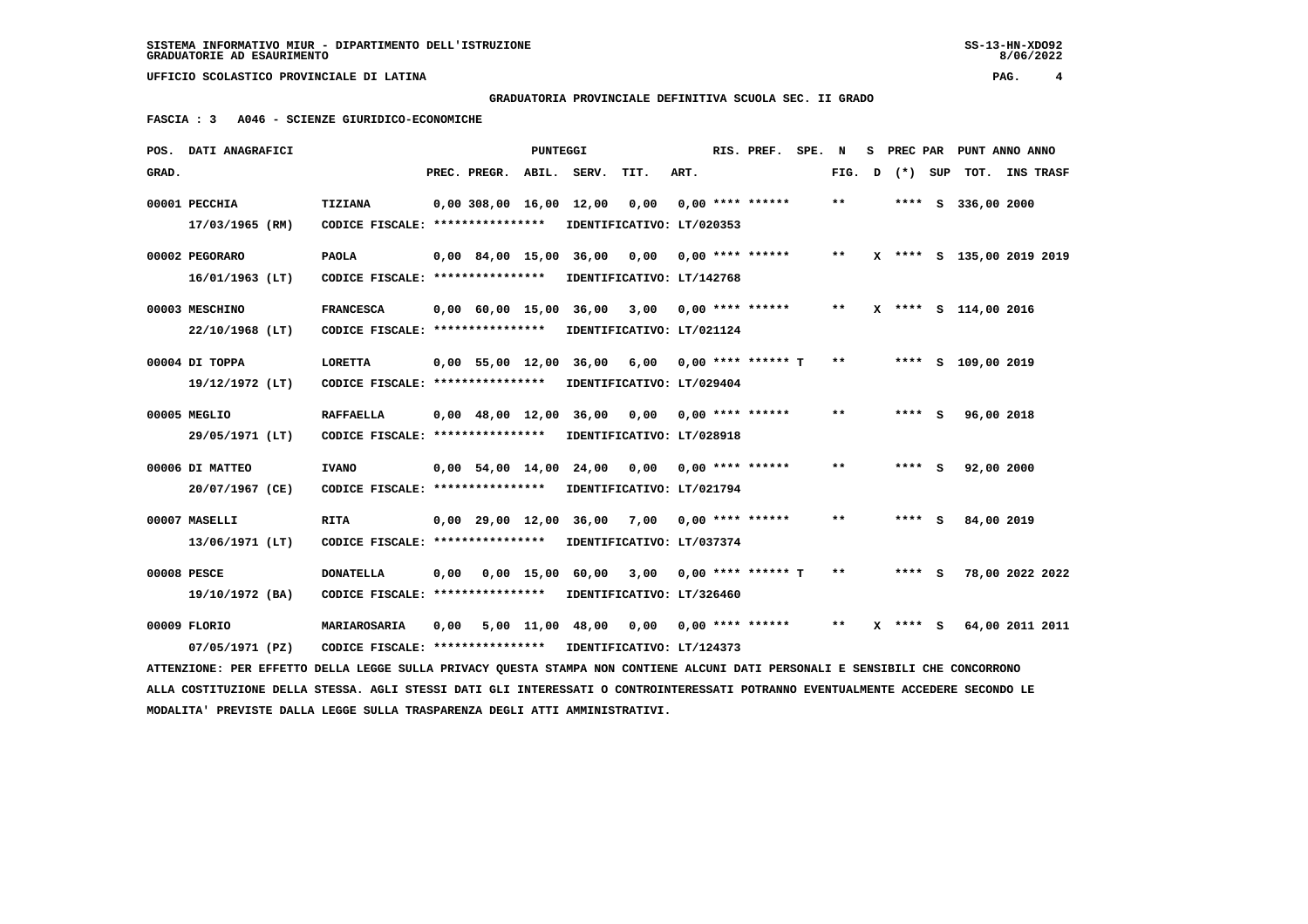$8/06/2022$ 

 **UFFICIO SCOLASTICO PROVINCIALE DI LATINA PAG. 5**

## **GRADUATORIA PROVINCIALE DEFINITIVA SCUOLA SEC. II GRADO**

 **FASCIA : 3 A046 - SCIENZE GIURIDICO-ECONOMICHE**

|            | POS. DATI ANAGRAFICI                                                                                                            |                                           |      |                                | <b>PUNTEGGI</b> |                           |                                   |      | RIS. PREF.         | SPE. N |       | s | <b>PREC PAR</b> |     | PUNT ANNO ANNO  |                  |  |
|------------|---------------------------------------------------------------------------------------------------------------------------------|-------------------------------------------|------|--------------------------------|-----------------|---------------------------|-----------------------------------|------|--------------------|--------|-------|---|-----------------|-----|-----------------|------------------|--|
| GRAD.      |                                                                                                                                 |                                           |      | PREC. PREGR.                   | ABIL.           | SERV.                     | TIT.                              | ART. |                    |        | FIG.  | D | $(*)$           | SUP | TOT.            | <b>INS TRASF</b> |  |
|            | 00010 SCARPATO                                                                                                                  | CARMELA                                   |      | $0.00 \quad 12.00 \quad 15.00$ |                 | 36,00                     | 0,00                              |      | $0.00$ **** ****** |        | $***$ | x | **** S          |     | 63,00 2011 2011 |                  |  |
|            | 25/09/1972 (NA)                                                                                                                 | CODICE FISCALE: ****************          |      |                                |                 |                           | IDENTIFICATIVO: LT/124240         |      |                    |        |       |   |                 |     |                 |                  |  |
|            | 00011 GENTILE                                                                                                                   | <b>DANIELA</b>                            | 0,00 |                                |                 | $0.00$ 13,00 36,00        | 9,00                              |      | $0.00$ **** ****** |        | $* *$ |   | $***$ S         |     | 58,00 2019      |                  |  |
|            | 08/08/1970 (LE)                                                                                                                 | CODICE FISCALE: ****************          |      |                                |                 |                           | IDENTIFICATIVO: LT/029225         |      |                    |        |       |   |                 |     |                 |                  |  |
|            | 00012 QUADARELLA                                                                                                                | <b>ELEONORA</b>                           |      | 0,00 30,00 15,00               |                 | 12,00                     | 0,00                              |      | $0.00$ **** ****** |        | $* *$ |   | $***$ S         |     | 57,00 2019 2019 |                  |  |
|            | 03/08/1971 (SR)                                                                                                                 | CODICE FISCALE: ****************          |      |                                |                 |                           | IDENTIFICATIVO: LT/142752         |      |                    |        |       |   |                 |     |                 |                  |  |
|            |                                                                                                                                 |                                           |      |                                |                 |                           |                                   |      | $0.00$ **** ****** |        | $* *$ |   | **** S          |     |                 |                  |  |
|            | 00013 DI VICCARO<br>$10/01/1966$ (LT)                                                                                           | MARCO<br>CODICE FISCALE: **************** |      | $0,00 \quad 42,00 \quad 14,00$ |                 | 0,00                      | 0,00<br>IDENTIFICATIVO: LT/021709 |      |                    |        |       |   |                 |     | 56,00 2022      |                  |  |
|            |                                                                                                                                 |                                           |      |                                |                 |                           |                                   |      |                    |        |       |   |                 |     |                 |                  |  |
|            | 00014 CANNAVALE                                                                                                                 | <b>PAOLO</b>                              |      | $0,00$ 32,00 14,00             |                 | 0.00                      | 0.00                              |      | $0.00$ **** ****** |        | $* *$ |   | $***$ S         |     | 46,00 2022 2004 |                  |  |
|            | 03/02/1971 (CE)                                                                                                                 | CODICE FISCALE: ****************          |      |                                |                 |                           | IDENTIFICATIVO: LT/032216         |      |                    |        |       |   |                 |     |                 |                  |  |
| 00015 MOLA |                                                                                                                                 | <b>TERESA</b>                             |      | $0,00$ 25,00 14,00             |                 | 0,00                      | 0,00                              |      | $0.00$ **** ****** |        | $* *$ |   | $***$ S         |     | 39,00 2000      |                  |  |
|            | $14/02/1963$ (NA)                                                                                                               | CODICE FISCALE: ****************          |      |                                |                 |                           | IDENTIFICATIVO: LT/021894         |      |                    |        |       |   |                 |     |                 |                  |  |
|            | 00016 GRASSUCCI                                                                                                                 | <b>CLAUDIA</b>                            |      | $0,00$ 23,00 14,00             |                 | 0,00                      | 0,00                              |      | $0.00$ **** ****** |        | $* *$ | x | $***$ S         |     | 37,00 2003      |                  |  |
|            | 23/04/1968 (LT)                                                                                                                 | CODICE FISCALE: ****************          |      |                                |                 |                           | IDENTIFICATIVO: LT/031256         |      |                    |        |       |   |                 |     |                 |                  |  |
|            |                                                                                                                                 |                                           |      |                                |                 |                           |                                   |      |                    |        |       |   |                 |     |                 |                  |  |
|            | 00017 TOSCANO                                                                                                                   | <b>MARCELLO</b>                           | 0.00 |                                |                 | 0,00 14,00 12,00          | 6,00                              |      | $0.00$ **** ****** |        | $* *$ |   | X **** S        |     | 32,00 2022 2022 |                  |  |
|            | $16/03/1968$ (NA)                                                                                                               | CODICE FISCALE: ****************          |      |                                |                 |                           | IDENTIFICATIVO: LT/326461         |      |                    |        |       |   |                 |     |                 |                  |  |
|            | 00018 D'ORSO                                                                                                                    | <b>GIOVANNA</b>                           |      | $0,00 \quad 12,00 \quad 15,00$ |                 | 0,00                      | 0,00                              |      | $0.00$ **** ****** |        | $**$  |   | $X$ ****        |     | 27,00 2022 2007 |                  |  |
|            | 06/01/1971 (CE)                                                                                                                 | CODICE FISCALE: ****************          |      |                                |                 | IDENTIFICATIVO: LT/037319 |                                   |      |                    |        |       |   |                 |     |                 |                  |  |
|            | ATTENZIONE: PER EFFETTO DELLA LEGGE SULLA PRIVACY QUESTA STAMPA NON CONTIENE ALCUNI DATI PERSONALI E SENSIBILI CHE CONCORRONO   |                                           |      |                                |                 |                           |                                   |      |                    |        |       |   |                 |     |                 |                  |  |
|            | ALLA COSTITUZIONE DELLA STESSA. AGLI STESSI DATI GLI INTERESSATI O CONTROINTERESSATI POTRANNO EVENTUALMENTE ACCEDERE SECONDO LE |                                           |      |                                |                 |                           |                                   |      |                    |        |       |   |                 |     |                 |                  |  |
|            | MODALITA' PREVISTE DALLA LEGGE SULLA TRASPARENZA DEGLI ATTI AMMINISTRATIVI.                                                     |                                           |      |                                |                 |                           |                                   |      |                    |        |       |   |                 |     |                 |                  |  |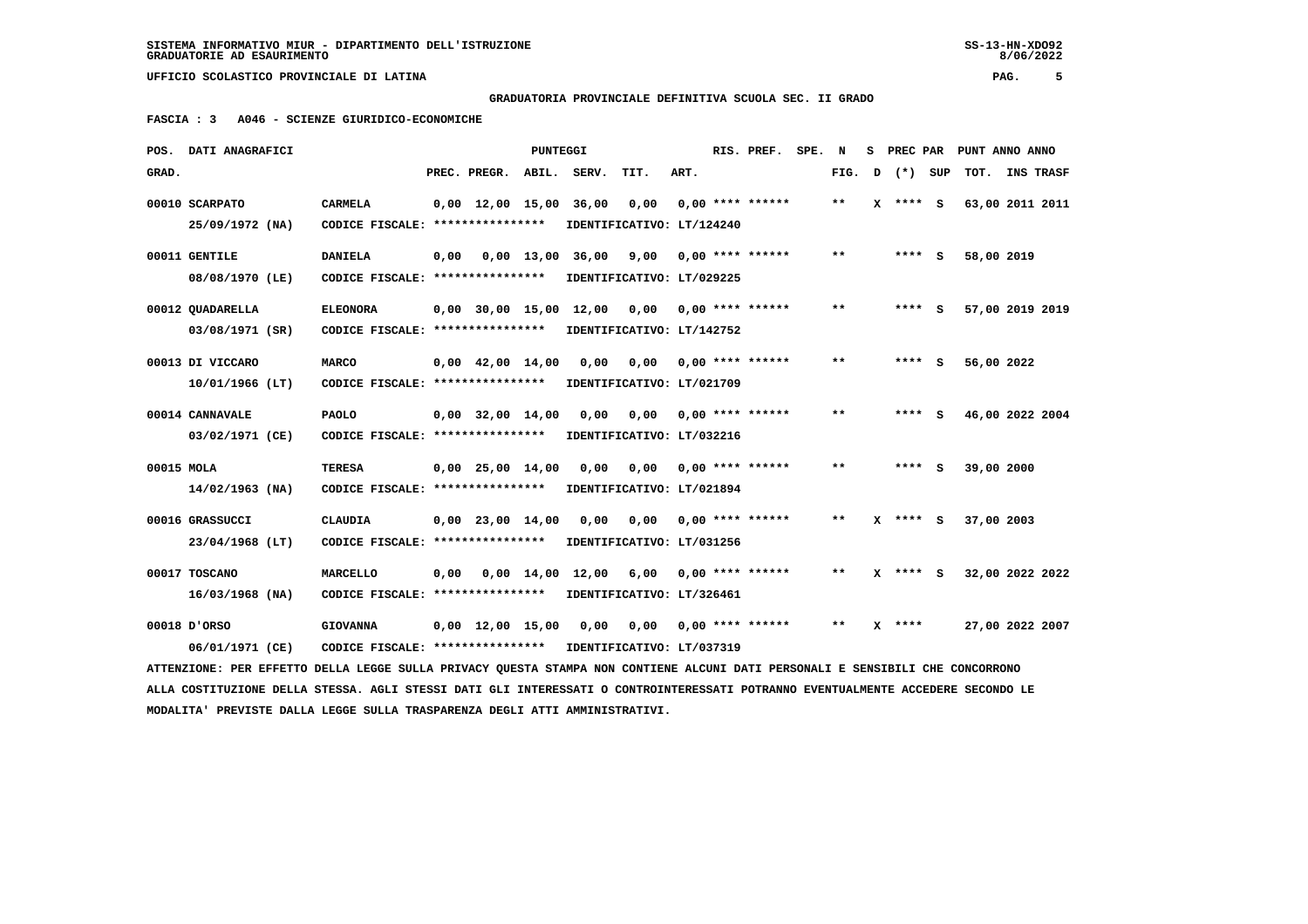## **GRADUATORIA PROVINCIALE DEFINITIVA SCUOLA SEC. II GRADO**

 **FASCIA : 3 A046 - SCIENZE GIURIDICO-ECONOMICHE**

| POS.  | DATI ANAGRAFICI                   |                                                     |      |              | PUNTEGGI   |       |                                   |      | RIS. PREF.         | SPE. | N     | s.     | PREC PAR |     | PUNT ANNO ANNO |                 |
|-------|-----------------------------------|-----------------------------------------------------|------|--------------|------------|-------|-----------------------------------|------|--------------------|------|-------|--------|----------|-----|----------------|-----------------|
| GRAD. |                                   |                                                     |      | PREC. PREGR. | ABIL.      | SERV. | TIT.                              | ART. |                    |      | FIG.  | $\Box$ | $(* )$   | SUP | TOT.           | INS TRASF       |
|       | 00019 LEONARDI<br>15/07/1970 (LT) | <b>FEDERICA</b><br>CODICE FISCALE: **************** | 0,00 |              | 3,00 13,00 | 0,00  | 0,00<br>IDENTIFICATIVO: LT/028657 |      | $0.00$ **** ****** |      | $* *$ | x      | ****     | s   | 16,00 2002     |                 |
|       |                                   |                                                     |      |              |            |       |                                   |      |                    |      |       |        |          |     |                |                 |
|       | 00020 CANTILENA                   | <b>ASSUNTA MARIA</b>                                | 0.00 |              | 0,00 15,00 | 0,00  | 0,00                              |      | $0.00$ **** ****** |      | $***$ | x      | ****     | s   |                | 15,00 2005 2005 |
|       | $18/10/1969$ (NA)                 | CODICE FISCALE: *****************                   |      |              |            |       | IDENTIFICATIVO: LT/034769         |      |                    |      |       |        |          |     |                |                 |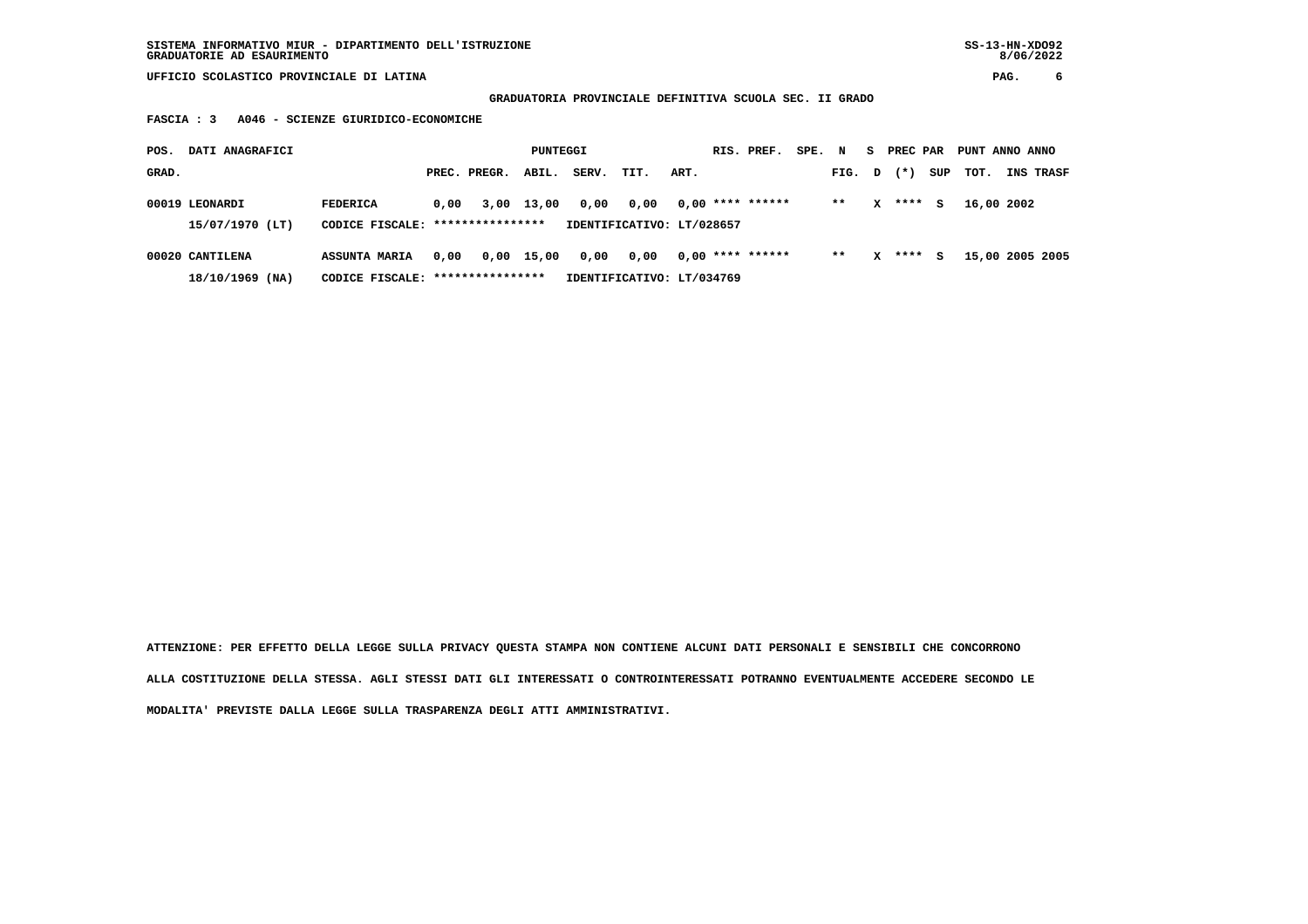| SISTEMA INFORMATIVO MIUR - DIPARTIMENTO DELL'ISTRUZIONE | SS-13-HN-XD092 |
|---------------------------------------------------------|----------------|
| GRADUATORIE AD ESAURIMENTO                              | 8/06/2022      |

 **GRADUATORIA PROVINCIALE DEFINITIVA SCUOLA SEC. II GRADO**

 **FASCIA : 4 A046 - SCIENZE GIURIDICO-ECONOMICHE**

| POS.  | <b>DATI ANAGRAFICI</b> |                                  |      |                    | PUNTEGGI |                                       |                           |      | RIS. PREF. | SPE. N |                |   | <b>S</b> PREC PAR |     | PUNT ANNO ANNO |                  |
|-------|------------------------|----------------------------------|------|--------------------|----------|---------------------------------------|---------------------------|------|------------|--------|----------------|---|-------------------|-----|----------------|------------------|
| GRAD. |                        |                                  |      | PREC. PREGR. ABIL. |          | SERV.                                 | TIT.                      | ART. |            |        | $FIG. D$ $(*)$ |   |                   | SUP | тот.           | <b>INS TRASF</b> |
|       | 00021 TATTA            | ANNA                             | 0.00 |                    |          | 0,00 18,00 0,00 3,00 0,00 **** ****** |                           |      |            |        | $***$          | x | $***$ S           |     | 21,00 2019     |                  |
|       | 21/11/1964 (CE)        | CODICE FISCALE: **************** |      |                    |          |                                       | IDENTIFICATIVO: LT/142376 |      |            |        |                |   |                   |     |                |                  |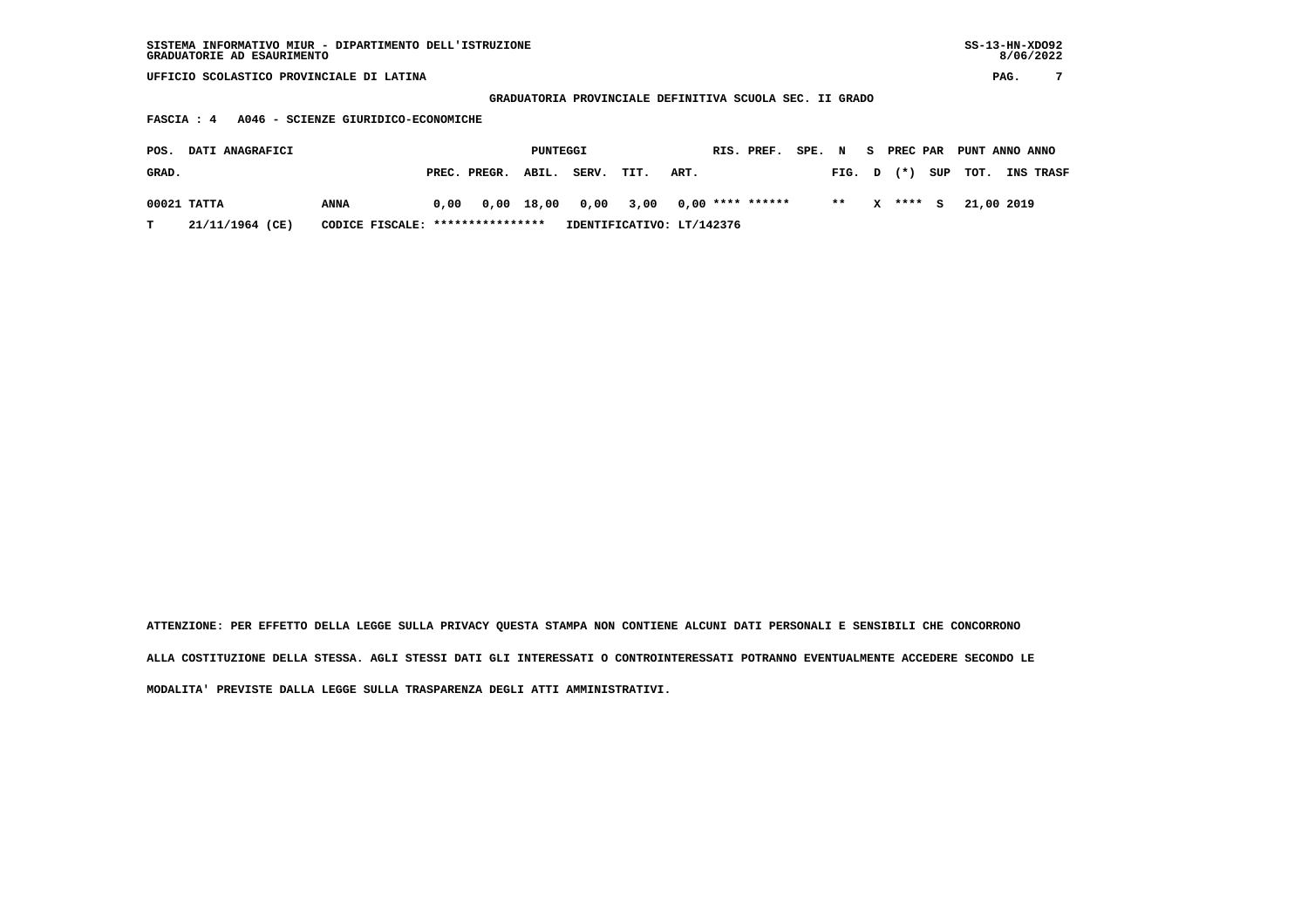**GRADUATORIA PROVINCIALE DEFINITIVA SCUOLA SEC. II GRADO**

 **FASCIA : 3 A047 - SCIENZE MATEMATICHE APPLICATE**

| POS.  | DATI ANAGRAFICI                    |                                   |      |                           | PUNTEGGI |       |                                   |      | RIS. PREF.         | SPE. | N     | s. | PREC PAR |     | PUNT ANNO ANNO |           |
|-------|------------------------------------|-----------------------------------|------|---------------------------|----------|-------|-----------------------------------|------|--------------------|------|-------|----|----------|-----|----------------|-----------|
| GRAD. |                                    |                                   |      | PREC. PREGR.              | ABIL.    | SERV. | TIT.                              | ART. |                    |      | FIG.  | D  | $(* )$   | SUP | тот.           | INS TRASF |
|       | 00001 DI MATTEO<br>20/07/1967 (CE) | <b>IVANO</b><br>CODICE FISCALE:   | 0,00 | 38,00<br>**************** | 12,00    | 12,00 | 0.00<br>IDENTIFICATIVO: LT/021794 |      | $0,00$ **** ****** |      | $***$ |    | ****     | s   | 62,00 2002     |           |
|       |                                    |                                   |      |                           |          |       |                                   |      |                    |      |       |    |          |     |                |           |
|       | $00002$ D'AGNESE                   | MARINA                            | 0,00 | 22,00                     | 13,00    | 1,00  | 0,00                              |      | $0.00$ **** ****** |      | $* *$ | x  | ****     | s   | 36,00 2019     |           |
|       | $16/06/1971$ (LT)                  | CODICE FISCALE: ***************** |      |                           |          |       | IDENTIFICATIVO: LT/029457         |      |                    |      |       |    |          |     |                |           |